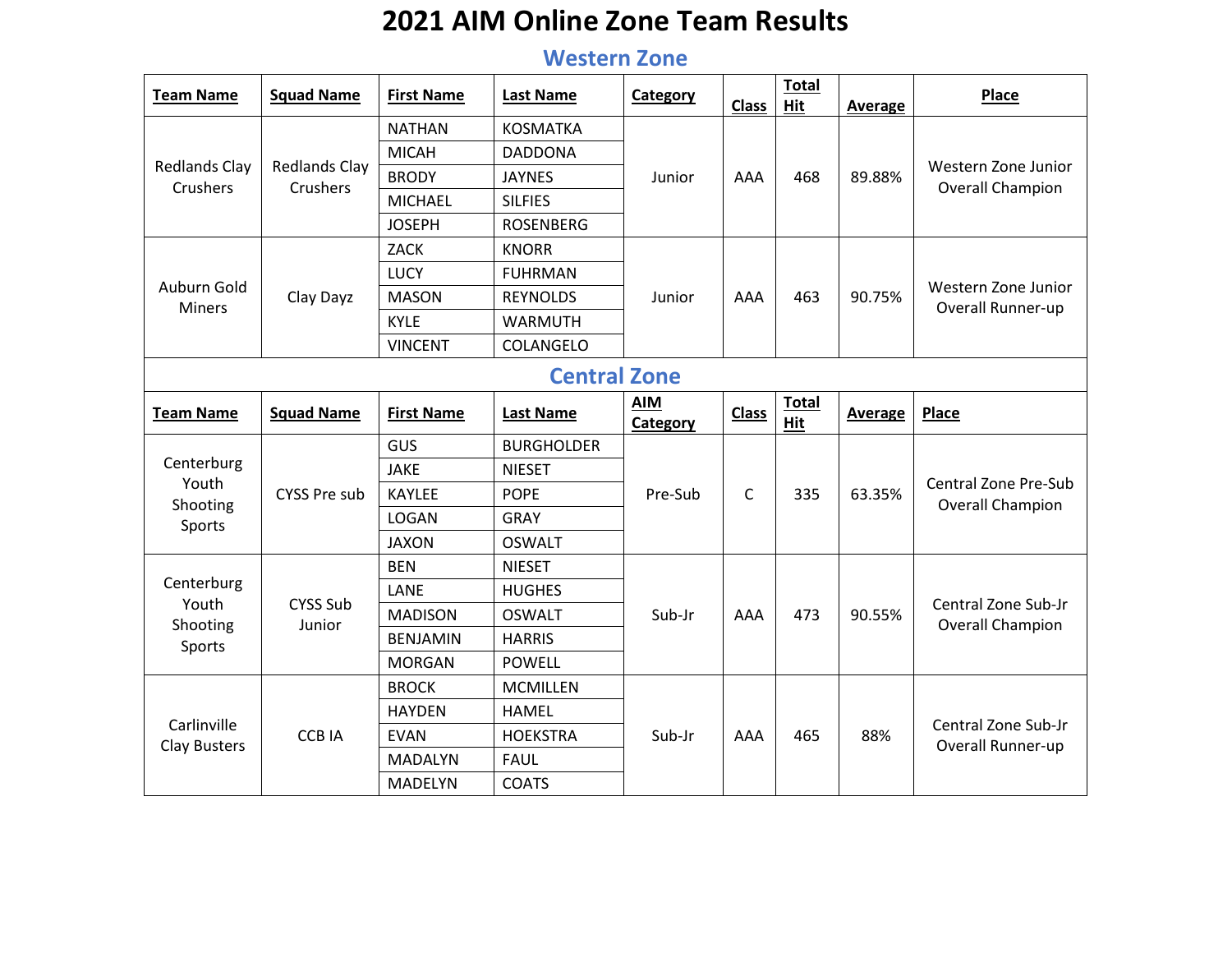|                                            |                              | <b>BEAU</b>     | <b>MOORE</b>    |        |     |     |        |                                                                                                                                                                                                                                   |
|--------------------------------------------|------------------------------|-----------------|-----------------|--------|-----|-----|--------|-----------------------------------------------------------------------------------------------------------------------------------------------------------------------------------------------------------------------------------|
| Centerburg<br>Youth                        |                              | <b>CHANDLER</b> | COX             |        |     |     |        |                                                                                                                                                                                                                                   |
| Shooting                                   | <b>CYSS Junior</b>           | ALEX            | <b>PORE</b>     | Junior | AAA | 491 | 95.34% | Central Zone Junior<br><b>Overall Champion</b>                                                                                                                                                                                    |
| Sports                                     |                              | <b>NATHAN</b>   | <b>HUDSON</b>   |        |     |     |        |                                                                                                                                                                                                                                   |
|                                            |                              | <b>RYAN</b>     | <b>DENES</b>    |        |     |     |        |                                                                                                                                                                                                                                   |
|                                            |                              | <b>HAYDEN</b>   | SANSON          |        |     |     |        |                                                                                                                                                                                                                                   |
| Carlinville<br>Clay Busters                |                              | <b>BRADY</b>    | COX             |        |     |     |        |                                                                                                                                                                                                                                   |
|                                            | <b>CCB Juniors</b>           | <b>BENJAMIN</b> | <b>WARWICK</b>  | Junior | AAA | 490 | 93.80% |                                                                                                                                                                                                                                   |
|                                            |                              | <b>GAVIN</b>    | <b>RYNDERS</b>  |        |     |     |        |                                                                                                                                                                                                                                   |
|                                            |                              | <b>TY</b>       | <b>LEACH</b>    |        |     |     |        |                                                                                                                                                                                                                                   |
|                                            |                              | <b>HANNAH</b>   | <b>LYONS</b>    |        |     |     |        |                                                                                                                                                                                                                                   |
|                                            |                              | <b>LOGAN</b>    | <b>LAWTON</b>   |        |     |     |        |                                                                                                                                                                                                                                   |
| Carlinville<br>Clay Busters                | <b>CCB SJO</b>               | <b>MADDAX</b>   | <b>COFFEY</b>   | Junior | AAA | 471 | 94%    |                                                                                                                                                                                                                                   |
|                                            |                              | <b>KYLE</b>     | <b>COATS</b>    |        |     |     |        |                                                                                                                                                                                                                                   |
|                                            |                              | <b>KALEB</b>    | <b>WIETIES</b>  |        |     |     |        |                                                                                                                                                                                                                                   |
|                                            |                              | <b>GAGE</b>     | <b>WITZKE</b>   |        |     |     |        |                                                                                                                                                                                                                                   |
|                                            |                              | <b>DAWSON</b>   | <b>NIEMUTH</b>  |        |     |     |        |                                                                                                                                                                                                                                   |
| <b>Berlin Target</b><br><b>Terminators</b> | BTT <sub>1</sub>             | <b>BLANE</b>    | <b>DAVEY</b>    | Junior | AAA | 471 | 91.50% |                                                                                                                                                                                                                                   |
|                                            |                              | MAXWELL         | NAPARALLA       |        |     |     |        |                                                                                                                                                                                                                                   |
|                                            |                              | <b>MASON</b>    | <b>BELL</b>     |        |     |     |        |                                                                                                                                                                                                                                   |
|                                            |                              | <b>COLTON</b>   | <b>VAIL</b>     |        |     |     |        |                                                                                                                                                                                                                                   |
|                                            |                              | <b>KYLE</b>     | <b>HENRY</b>    |        |     |     |        | Central Zone Junior<br>Overall Runner-up<br>Central Zone Junior<br><b>Overall Third</b><br>Central Zone Junior<br><b>Overall Third</b><br>Central Zone Junior<br>Class AAA Champion<br>Central Zone Junior<br>Class AAA Runner-up |
| Cass County<br>Clays                       | Cass Co Clays<br>Junior Team | <b>RON</b>      | <b>MOYER</b>    | Junior | AAA | 450 | 85.20% |                                                                                                                                                                                                                                   |
|                                            |                              | <b>GRANT</b>    | <b>CAMPBELL</b> |        |     |     |        |                                                                                                                                                                                                                                   |
|                                            |                              | <b>JERRY</b>    | VAIL            |        |     |     |        |                                                                                                                                                                                                                                   |
|                                            |                              | <b>DALTON</b>   | <b>BLAHA</b>    |        |     |     |        |                                                                                                                                                                                                                                   |
| <b>Fremont Trap</b><br>Team                |                              | <b>BENJAMIN</b> | <b>WILSON</b>   |        |     |     |        |                                                                                                                                                                                                                                   |
|                                            | FTT <sub>1</sub>             | <b>DAYLON</b>   | <b>HEATER</b>   | Junior | AAA | 451 | 94%    |                                                                                                                                                                                                                                   |
|                                            |                              | <b>JOHN</b>     | <b>MCKENNAN</b> |        |     |     |        |                                                                                                                                                                                                                                   |
|                                            |                              | <b>AUSTIN</b>   | <b>HOFTS</b>    |        |     |     |        |                                                                                                                                                                                                                                   |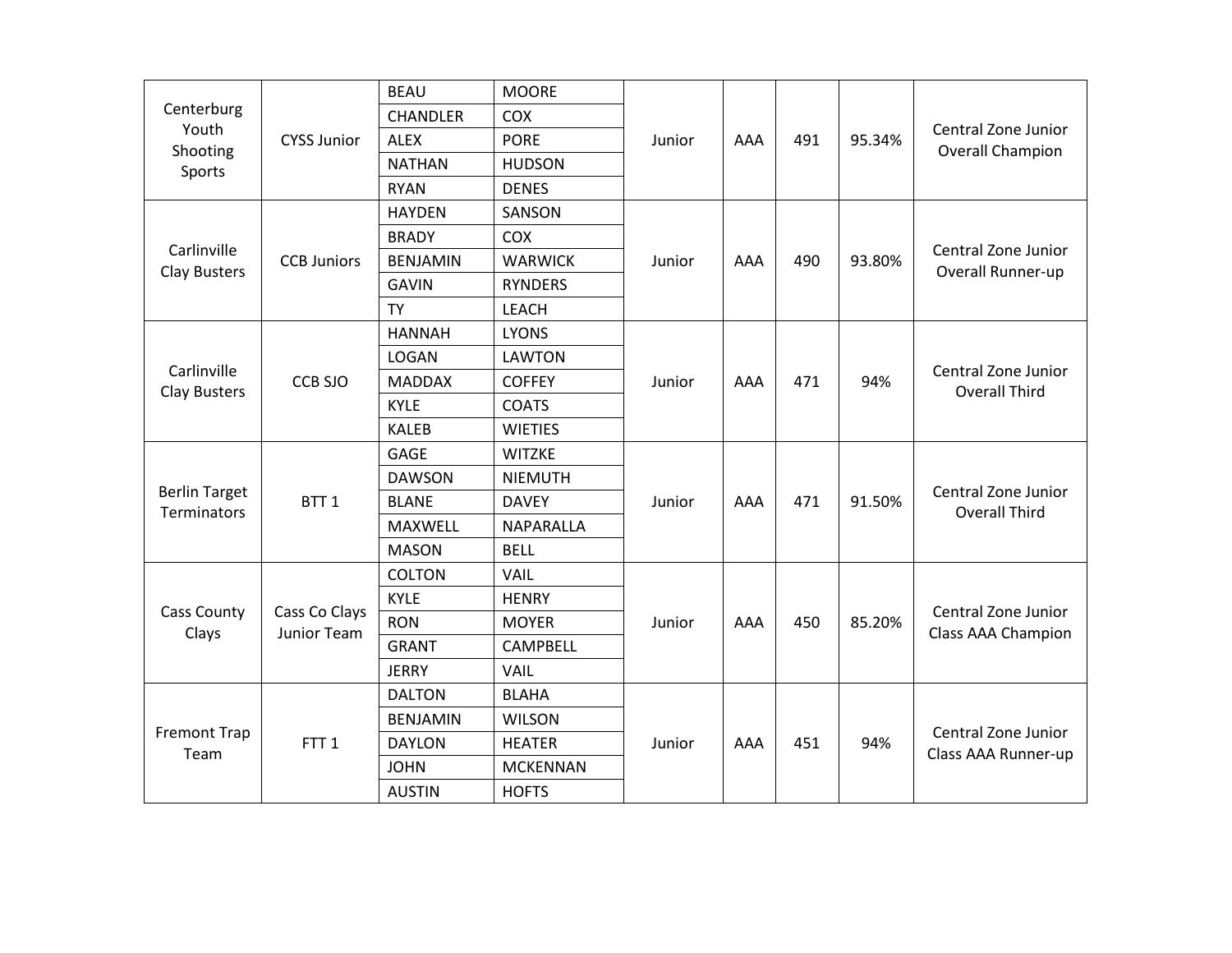|                                     |                     | <b>PETER</b>      | <b>FRITZ</b>     |         |     |     |        |                                                                                                                                     |
|-------------------------------------|---------------------|-------------------|------------------|---------|-----|-----|--------|-------------------------------------------------------------------------------------------------------------------------------------|
|                                     |                     | <b>CAPRICE</b>    | <b>JUDAY</b>     |         |     |     |        |                                                                                                                                     |
| <b>Berlin Target</b><br>Terminators | BTT <sub>2</sub>    | <b>BRADY</b>      | <b>NYHUIS</b>    | Junior  | AAA | 443 | 90.80% | Central Zone Junior<br><b>Class AAA Third</b>                                                                                       |
|                                     |                     | <b>TIMOTHY</b>    | <b>ROESKE</b>    |         |     |     |        |                                                                                                                                     |
|                                     |                     | LILLIAN           | <b>LONGWORTH</b> |         |     |     |        |                                                                                                                                     |
|                                     |                     | <b>JUDE</b>       | <b>VARBLE</b>    |         |     |     |        |                                                                                                                                     |
| Carlinville<br>Clay Busters         |                     | <b>CALEB</b>      | <b>GOURLEY</b>   |         |     |     |        |                                                                                                                                     |
|                                     | <b>CCB Juniors2</b> | <b>TUCKER</b>     | SANSON           | Junior  | AAA | 442 | 94%    |                                                                                                                                     |
|                                     |                     | LUKE              | <b>LORTON</b>    |         |     |     |        |                                                                                                                                     |
|                                     |                     | <b>AIDEN</b>      | PFLEGER          |         |     |     |        |                                                                                                                                     |
|                                     |                     | <b>MADDIE</b>     | <b>FISCHER</b>   |         |     |     |        |                                                                                                                                     |
| <b>GFGC</b><br>Claybusters          | <b>GFGC</b>         | <b>BLAKE</b>      | <b>CLEMETSON</b> |         |     |     |        |                                                                                                                                     |
|                                     | Claybusters         | <b>SETH</b>       | <b>FONTAINE</b>  | Junior  | AAA | 418 | 81%    |                                                                                                                                     |
|                                     | Jr2                 | ANDREW            | <b>PETERSON</b>  |         |     |     |        |                                                                                                                                     |
|                                     |                     | <b>ETHAN</b>      | <b>RASH</b>      |         |     |     |        |                                                                                                                                     |
|                                     |                     | <b>DOMINIC</b>    | CARMOUCHE        |         |     |     |        |                                                                                                                                     |
|                                     |                     | <b>DALTON</b>     | <b>CLARK</b>     |         |     |     |        |                                                                                                                                     |
| <b>JTTL</b>                         | JTTL#1              | <b>CHASE</b>      | <b>RUMSLEY</b>   | Junior  | AA  | 446 | 87.80% |                                                                                                                                     |
|                                     |                     | <b>ETHAN</b>      | <b>DUPUIE</b>    |         |     |     |        |                                                                                                                                     |
|                                     |                     | <b>IAN</b>        | <b>SCHMIDT</b>   |         |     |     |        |                                                                                                                                     |
|                                     |                     | <b>EVIE</b>       | <b>JANOUSEK</b>  |         |     |     |        |                                                                                                                                     |
|                                     | <b>GFGC</b>         | <b>MARK</b>       | <b>MATTSON</b>   |         |     |     |        |                                                                                                                                     |
| <b>GFGC</b><br>Claybusters          | Claybusters         | <b>AIDAN</b>      | <b>RANEY</b>     | Junior  | Α   | 446 | 87%    |                                                                                                                                     |
|                                     | Jr1                 | <b>RYLAN</b>      | <b>HOLT</b>      |         |     |     |        |                                                                                                                                     |
|                                     |                     | <b>JOHN</b>       | <b>MATTSON</b>   |         |     |     |        |                                                                                                                                     |
|                                     |                     | <b>KAYLEE</b>     | <b>WITZKE</b>    |         |     |     |        |                                                                                                                                     |
| <b>Berlin Target</b><br>Terminators |                     | <b>HAYDEN</b>     | <b>HOCKERMAN</b> |         |     |     |        |                                                                                                                                     |
|                                     | BTT3                | <b>GARRETT</b>    | <b>KONRAD</b>    | Jr Gold | AAA | 426 | 93.40% |                                                                                                                                     |
|                                     |                     | <b>KARRINGTON</b> | <b>HOCH</b>      |         |     |     |        | Central Zone Junior<br>Class AA Champion<br>Central Zone Junior<br>Class A Champion<br>Central Zone Jr Gold<br><b>Overall Third</b> |
|                                     |                     | <b>ASHLEE</b>     | HOPPERDIETZEL    |         |     |     |        |                                                                                                                                     |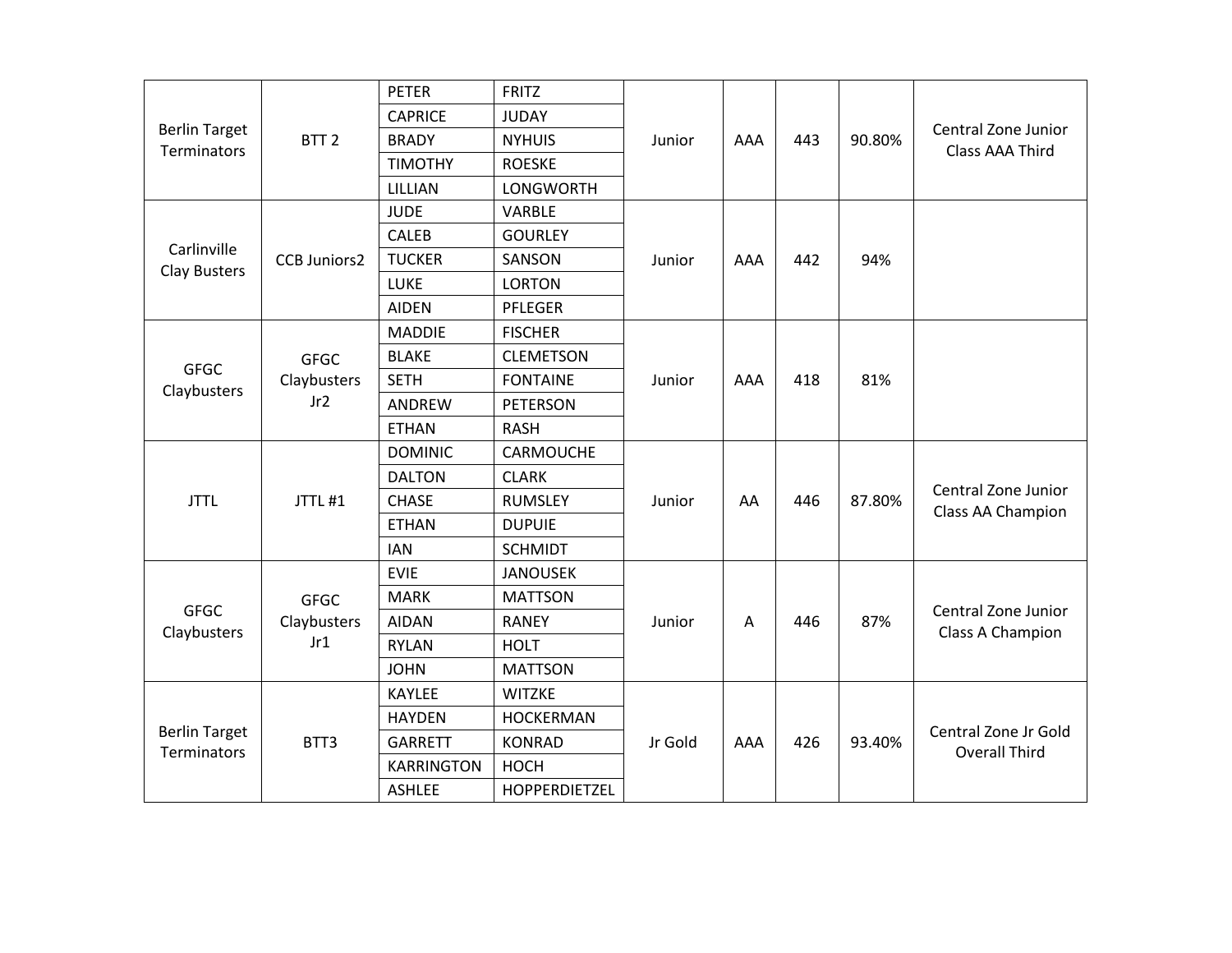|                                        |                              | LUKE           | CHASZAR         |         |              |     |        |                                                                                                                                                                                                                              |
|----------------------------------------|------------------------------|----------------|-----------------|---------|--------------|-----|--------|------------------------------------------------------------------------------------------------------------------------------------------------------------------------------------------------------------------------------|
|                                        |                              | <b>GAVIN</b>   | <b>WILCHER</b>  |         |              |     |        |                                                                                                                                                                                                                              |
| <b>Five Points</b><br><b>Fireballs</b> | <b>Fireballs</b>             | <b>NOLAN</b>   | <b>KEOWN</b>    | Jr Gold | AAA          | 398 | 83.16% |                                                                                                                                                                                                                              |
|                                        |                              | <b>JOSHUA</b>  | <b>SUMMITT</b>  |         |              |     |        |                                                                                                                                                                                                                              |
|                                        |                              | NATHANIEL      | <b>SUMMITT</b>  |         |              |     |        |                                                                                                                                                                                                                              |
|                                        |                              | <b>GABBY</b>   | <b>FISCHER</b>  |         |              |     |        |                                                                                                                                                                                                                              |
|                                        | <b>GFGC</b>                  | <b>RYAN</b>    | <b>WALKER</b>   |         |              |     |        |                                                                                                                                                                                                                              |
| <b>GFGC</b><br>Claybusters             | Claybusters                  | <b>KENNETH</b> | <b>SCHMIDT</b>  | Jr Gold | A            | 440 | 89.50% |                                                                                                                                                                                                                              |
|                                        | JG                           | <b>AIDAN</b>   | <b>FIRE</b>     |         |              |     |        |                                                                                                                                                                                                                              |
|                                        |                              | <b>ALEX</b>    | <b>KOLAND</b>   |         |              |     |        |                                                                                                                                                                                                                              |
|                                        |                              | <b>ALEX</b>    | <b>BRUCK</b>    |         |              |     |        |                                                                                                                                                                                                                              |
|                                        |                              | <b>JAYCE</b>   | <b>COOPER</b>   |         |              |     |        |                                                                                                                                                                                                                              |
| <b>JTTL</b>                            | JTTL#2                       | LILLIAN        | <b>STUMP</b>    | Jr Gold | $\mathsf{C}$ | 414 | 85.10% |                                                                                                                                                                                                                              |
|                                        |                              | ZACHARY        | <b>BRUCK</b>    |         |              |     |        |                                                                                                                                                                                                                              |
|                                        |                              | <b>COLE</b>    | <b>HOFFNER</b>  |         |              |     |        |                                                                                                                                                                                                                              |
|                                        |                              | SAMUEL         | <b>GRIFFEY</b>  |         |              |     |        | Central Zone Jr Gold<br>Class AAA Champion<br>Central Zone Jr Gold<br>Overall Runner-up<br>Central Zone Jr Gold<br>Class C Champion<br>Central Zone Jr Gold<br>Class C Runner-up<br>Central Zone Jr Gold<br>Class D Champion |
|                                        |                              | <b>ETHAN</b>   | <b>BUCK</b>     |         |              |     |        |                                                                                                                                                                                                                              |
| <b>Cass County</b><br>Clays            | Cass Co Clays<br>Junior Gold | <b>BLAINE</b>  | <b>KEMP</b>     | Jr Gold | $\mathsf{C}$ | 401 | 89.72% |                                                                                                                                                                                                                              |
|                                        |                              | ANDREW         | <b>BONNESS</b>  |         |              |     |        |                                                                                                                                                                                                                              |
|                                        |                              | <b>JACKSON</b> | LAHRMAN         |         |              |     |        |                                                                                                                                                                                                                              |
|                                        |                              | <b>LUKE</b>    | <b>STUMP</b>    |         |              |     |        |                                                                                                                                                                                                                              |
|                                        |                              | <b>KORISSA</b> | WAINWRIGHT      |         |              |     |        |                                                                                                                                                                                                                              |
| <b>JTTL</b>                            | JTTL#3                       | ZACHARY        | <b>SEFCOVIC</b> | Jr Gold | D            | 373 | 69.70% |                                                                                                                                                                                                                              |
|                                        |                              | <b>DALTON</b>  | <b>GERARD</b>   |         |              |     |        |                                                                                                                                                                                                                              |
|                                        |                              | <b>RYAN</b>    | <b>VIERS</b>    |         |              |     |        |                                                                                                                                                                                                                              |

## **Southwestern Zone**

| <b>Team Name</b>   | <b>Squad Name</b> | <b>First Name</b> | Last Name         | Category | <b>Class</b> | <b>Total</b><br><u>Hit</u> | Average | <b>Place</b>      |
|--------------------|-------------------|-------------------|-------------------|----------|--------------|----------------------------|---------|-------------------|
|                    |                   | <b>THOMAS</b>     | <b>BURTON</b>     |          |              |                            |         |                   |
|                    |                   | <b>ETHAN</b>      | <b>PROUTY</b>     |          |              |                            |         | Southwestern Zone |
| <b>Team Henges</b> | Henges Silver     | <b>HUNTER</b>     | <b>ALVER</b>      | Sub-Jr   | AAA          | 464                        | 93.70%  | Sub Jr Overall    |
|                    |                   | <b>DANIEL</b>     | <b>STOLARSKI</b>  |          |              |                            |         | Champion          |
|                    |                   | <b>ANN DENNY</b>  | <b>MUEHLEISEN</b> |          |              |                            |         |                   |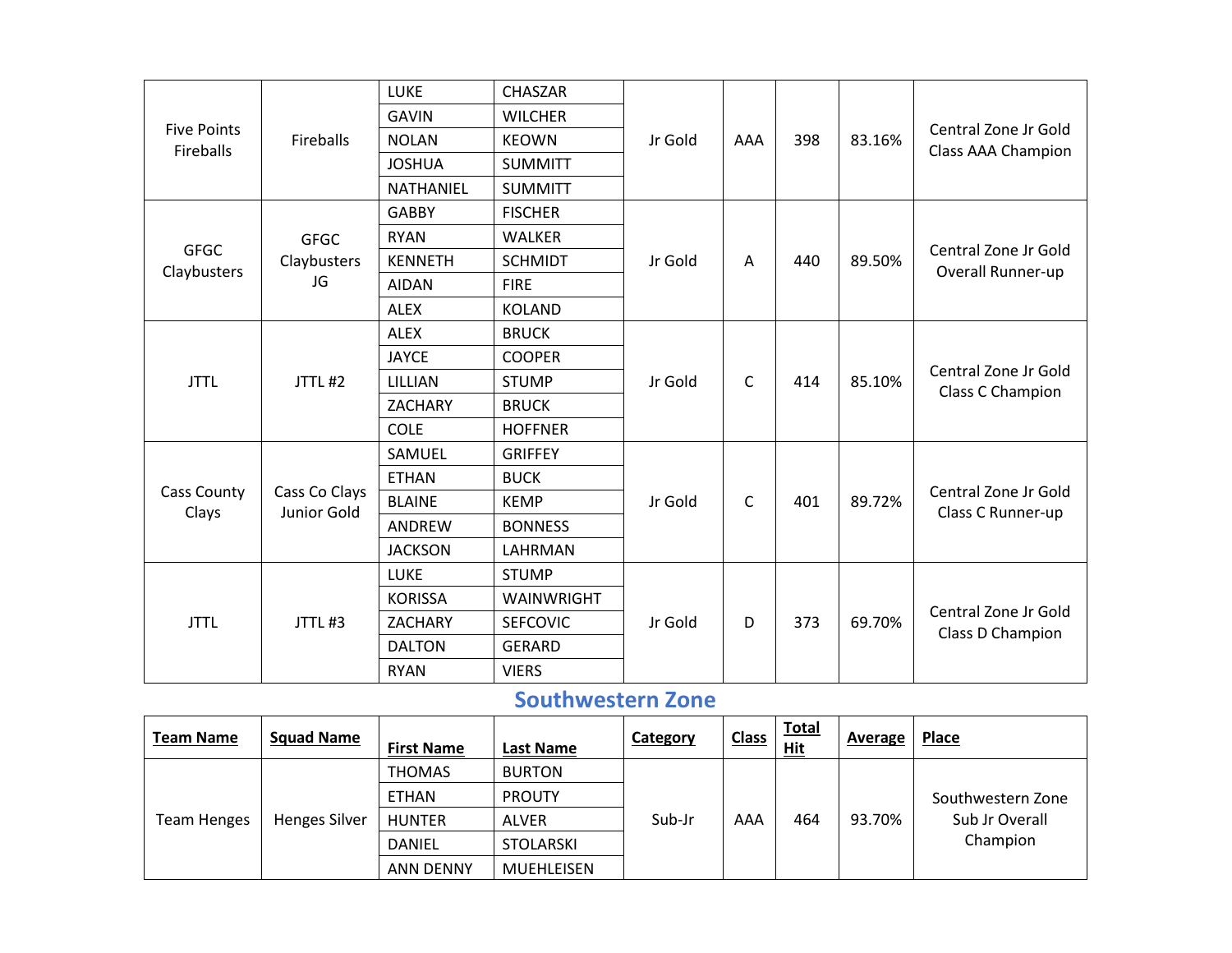|                               |                     | <b>ROBERT</b>  | <b>DOWLING</b>    |        |              |     |        |                                           |
|-------------------------------|---------------------|----------------|-------------------|--------|--------------|-----|--------|-------------------------------------------|
|                               |                     | <b>MEGAN</b>   | <b>HASKELL</b>    |        |              |     |        | Southwestern Zone                         |
| <b>Team Henges</b>            | Henges<br>Yellow    | <b>MAX</b>     | <b>HARMAN</b>     | Sub-Jr | AAA          | 427 | 88.6   | Sub Jr Overall Runner-                    |
|                               |                     | <b>TESS</b>    | <b>KASPAREK</b>   |        |              |     |        | up                                        |
|                               |                     | <b>CAMERON</b> | <b>PATTON</b>     |        |              |     |        |                                           |
|                               |                     | <b>DYLAN</b>   | <b>WATTS</b>      |        |              |     |        |                                           |
| Jonesboro<br><b>Trap Team</b> |                     | <b>MASON</b>   | <b>BRAY</b>       |        |              |     |        |                                           |
|                               | Smoke Screen        | <b>ALBERT</b>  | <b>HERINGER V</b> | Sub-Jr | A            | 423 | 75.93% | Southwestern Zone<br>Sub Jr Overall Third |
|                               |                     | <b>MASON</b>   | <b>WALN</b>       |        |              |     |        |                                           |
|                               |                     | <b>COLLIER</b> | <b>EVANS</b>      |        |              |     |        |                                           |
|                               |                     | <b>RILEY</b>   | <b>LESTER</b>     |        |              |     |        |                                           |
|                               |                     | <b>ELIJAH</b>  | <b>BRAY</b>       |        |              |     |        | Southwestern Zone                         |
| Louisiana AIM                 | LA Sub Jr<br>Orange | <b>AVA</b>     | <b>RICHMOND</b>   | Sub-Jr | A            | 338 | 73.60% | Sub Jr Class A                            |
|                               |                     | <b>LANDON</b>  | <b>JOHNSTON</b>   |        |              |     |        | Champion                                  |
|                               |                     | <b>MIKAH</b>   | <b>GREEN</b>      |        |              |     |        |                                           |
|                               |                     | <b>COOPER</b>  | <b>MARTIN</b>     |        |              |     |        | Southwestern Zone                         |
|                               |                     | LUKE           | <b>MAESIRINI</b>  |        |              |     |        |                                           |
| Louisiana AIM                 | LA Sub Jr<br>White  | LUKE           | <b>STRICKLAND</b> | Sub-Jr | $\mathsf{C}$ | 401 | 70.17% | Sub Jr Class C                            |
|                               |                     | <b>DALTON</b>  | <b>BROOKS</b>     |        |              |     |        | Champion                                  |
|                               |                     | <b>BRAYDEN</b> | LUGINBILL         |        |              |     |        |                                           |
|                               |                     | <b>MASON</b>   | <b>LOCKETT</b>    |        |              |     |        |                                           |
|                               |                     | <b>MALACHI</b> | <b>DRENNAN</b>    |        |              |     |        | Southwestern Zone                         |
| Bootheel<br>Shotgunners       | BHV1                | <b>LUKE</b>    | <b>BOWER</b>      | Junior | AAA          | 481 | 92.20% | Junior Overall                            |
|                               |                     | <b>MATTHEW</b> | <b>GARRISON</b>   |        |              |     |        | Champion                                  |
|                               |                     | <b>JACOBI</b>  | <b>LOCKETT</b>    |        |              |     |        |                                           |
|                               |                     | <b>BRADLEY</b> | <b>PHILLIPS</b>   |        |              |     |        |                                           |
| <b>Team Henges</b>            |                     | <b>GRACE</b>   | <b>MARLEN</b>     |        |              |     |        | Southwestern Zone                         |
|                               | <b>Henges Blue</b>  | <b>CHARLES</b> | <b>MITCHELL</b>   | Junior | AAA          | 462 | 92%    | Junior Overall Runner-                    |
|                               |                     | <b>MASON</b>   | <b>WHITESIDE</b>  |        |              |     |        | up                                        |
|                               |                     | <b>NICK</b>    | PALAZZOLO         |        |              |     |        |                                           |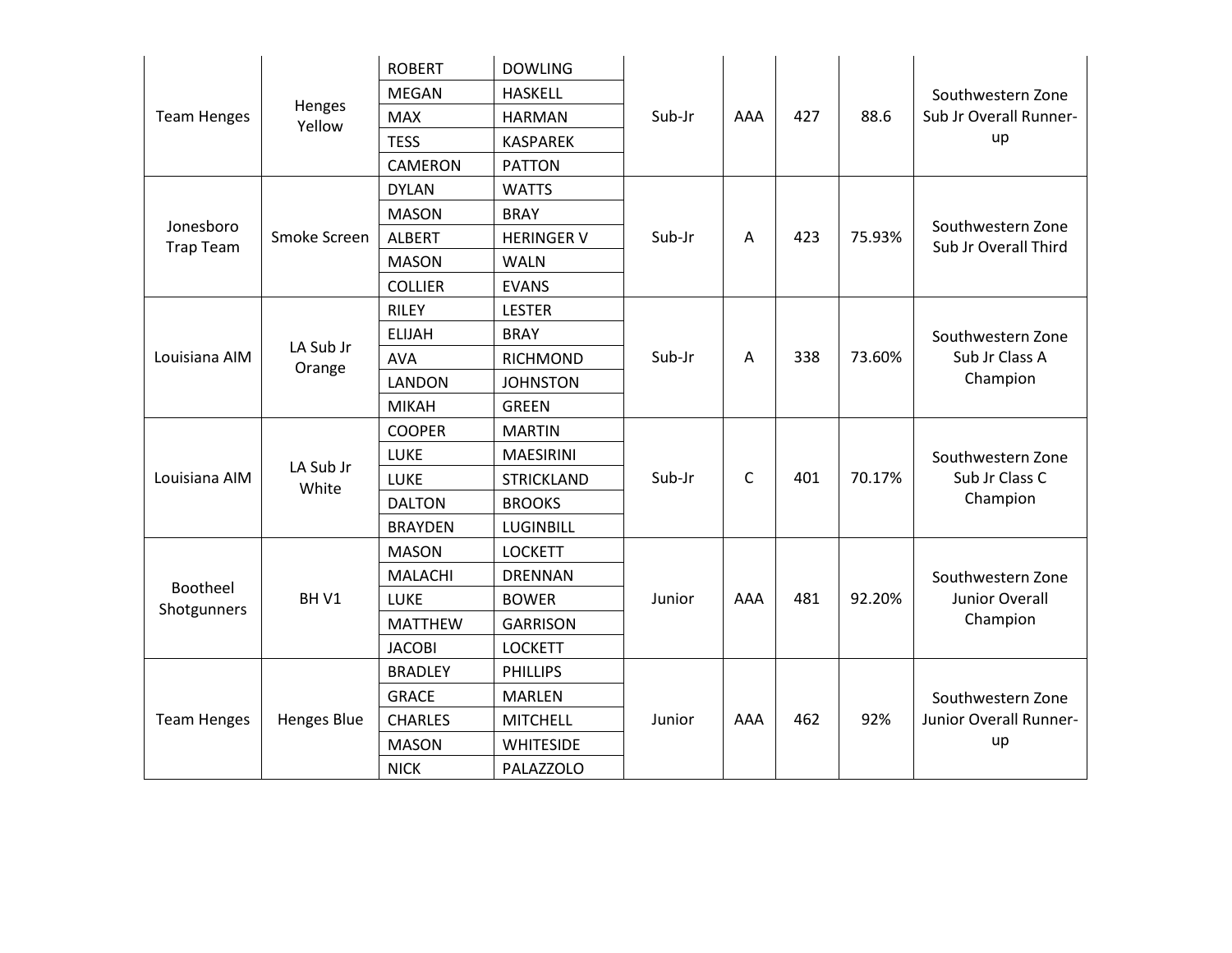|                    |                     | <b>DYLAN</b>       | KIMBRIEL         |         |     |     |        |                                                                                                                                                       |
|--------------------|---------------------|--------------------|------------------|---------|-----|-----|--------|-------------------------------------------------------------------------------------------------------------------------------------------------------|
|                    |                     | <b>KAYLA</b>       | <b>WORKMAN</b>   |         |     |     |        |                                                                                                                                                       |
| No Fly Zone        | <b>NO FLY ZONE</b>  | <b>TYLER</b>       | <b>MORENO</b>    | Junior  | AAA | 441 | 93.41% |                                                                                                                                                       |
|                    |                     | <b>HUNTER</b>      | <b>HARVEY</b>    |         |     |     |        |                                                                                                                                                       |
|                    |                     | <b>CLAYTON</b>     | <b>BAXTER</b>    |         |     |     |        |                                                                                                                                                       |
|                    |                     | <b>NATALIE</b>     | <b>BROOKS</b>    |         |     |     |        |                                                                                                                                                       |
| Louisiana AIM      |                     | <b>ALEXIS</b>      | <b>SANDERS</b>   |         |     |     |        | Southwestern Zone                                                                                                                                     |
|                    | LA Junior<br>White  | <b>COOPER</b>      | <b>GREIS</b>     | Junior  | A   | 409 | 77.21% | Junior Class A                                                                                                                                        |
|                    |                     | <b>CHRISTOPHER</b> | <b>NORMAN</b>    |         |     |     |        | Champion                                                                                                                                              |
|                    |                     | <b>CAIDEN</b>      | <b>BYRD</b>      |         |     |     |        |                                                                                                                                                       |
|                    |                     | <b>KANE</b>        | <b>BABIN</b>     |         |     |     |        |                                                                                                                                                       |
|                    |                     | <b>TUCKER</b>      | <b>BILLBERRY</b> |         |     |     |        | Southwestern Zone                                                                                                                                     |
| Louisiana AIM      | LA Junior<br>Yellow | <b>HARRISON</b>    | <b>DEASON</b>    | Junior  | B   | 397 | 74.05% | Junior Class B                                                                                                                                        |
|                    |                     | <b>TYLER</b>       | <b>THEODOS</b>   |         |     |     |        | Champion                                                                                                                                              |
|                    |                     | <b>KADEN</b>       | <b>FOSHEE</b>    |         |     |     |        |                                                                                                                                                       |
|                    |                     | LARSON             | <b>CARTER</b>    |         |     |     |        |                                                                                                                                                       |
| Jonesboro          | <b>JTT Got</b>      | <b>JUSTIN</b>      | <b>SUPINE</b>    |         |     |     |        | Southwestern Zone                                                                                                                                     |
| <b>Trap Team</b>   | Ammo?               | <b>CAIDEN</b>      | <b>ADAMS</b>     | Junior  | C   | 434 | 82.67% | Junior Class C                                                                                                                                        |
|                    |                     | <b>GRANGER</b>     | <b>WILSON</b>    |         |     |     |        | Southwestern Zone<br><b>Overall Third</b><br>Champion<br>Southwestern Jr Gold<br><b>Overall Champion</b><br>Southwestern Jr Gold<br>Overall Runner-up |
|                    |                     | <b>HUNTER</b>      | <b>BRAY</b>      |         |     |     |        |                                                                                                                                                       |
|                    |                     | <b>JOSHUA</b>      | <b>OGDEN</b>     |         |     |     |        |                                                                                                                                                       |
|                    |                     | <b>TYSON</b>       | <b>CHILDRESS</b> |         |     |     |        |                                                                                                                                                       |
| Louisiana AIM      | LA Jr Gold<br>White | <b>ZACHERY</b>     | <b>SKIPPER</b>   | Jr Gold | AA  | 460 | 91%    |                                                                                                                                                       |
|                    |                     | <b>HUNTER</b>      | <b>SINGLETON</b> |         |     |     |        |                                                                                                                                                       |
|                    |                     | <b>THOMAS</b>      | SINGLETON        |         |     |     |        |                                                                                                                                                       |
| <b>Team Henges</b> |                     | <b>ELLA</b>        | <b>WALTON</b>    |         |     |     |        |                                                                                                                                                       |
|                    |                     | <b>SCOTT</b>       | <b>HASKELL</b>   |         |     |     |        |                                                                                                                                                       |
|                    | Henges Green        | <b>AHREN</b>       | MUEHLEISEN       | Jr Gold | AA  | 431 | 87%    |                                                                                                                                                       |
|                    |                     | <b>JACK</b>        | <b>DEMPSEY</b>   |         |     |     |        |                                                                                                                                                       |
|                    |                     | <b>CONNOR</b>      | <b>JONES</b>     |         |     |     |        |                                                                                                                                                       |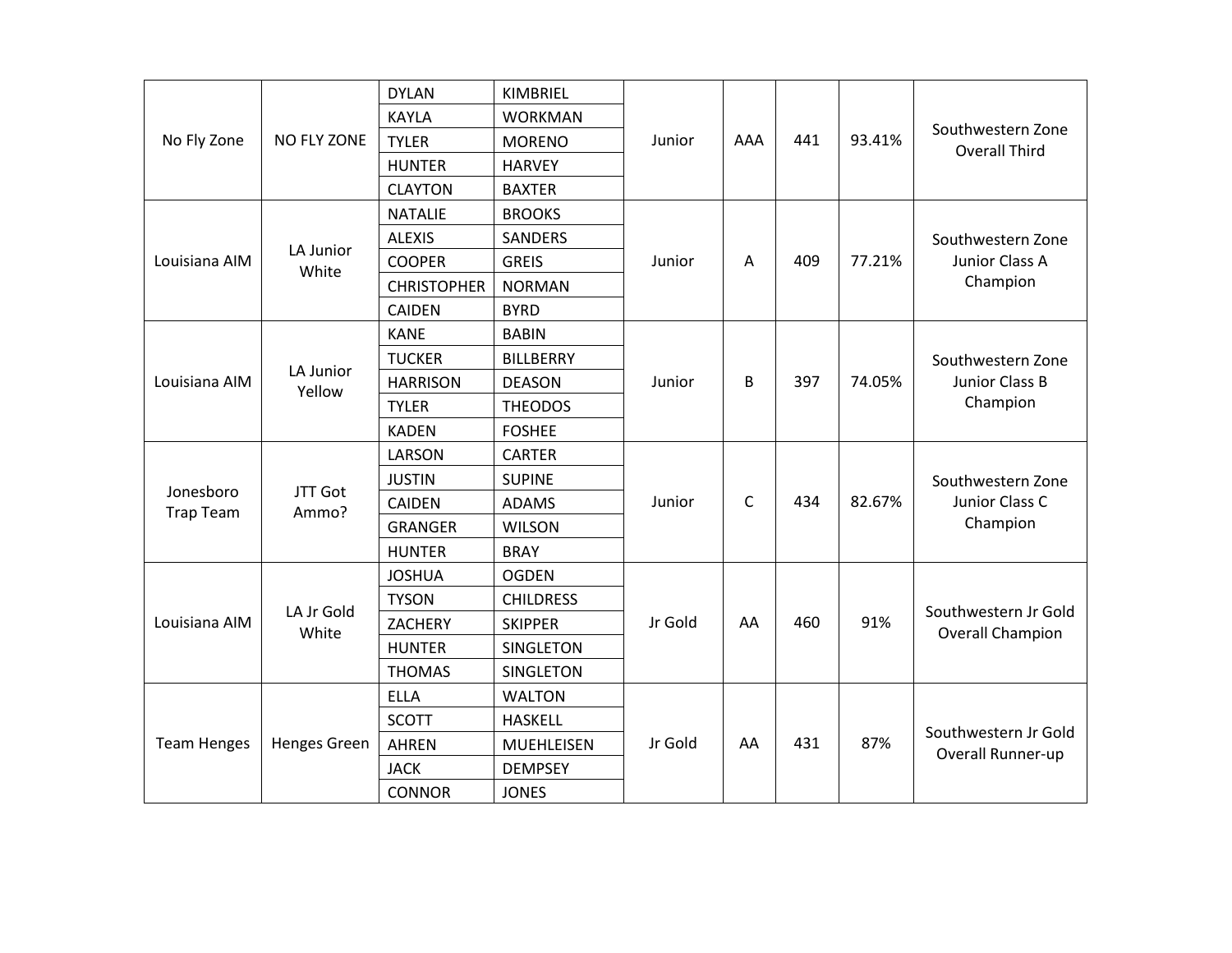|                    |                      | <b>CHASE</b>    | <b>HOVAN</b>    |         |    |     |        |                                          |
|--------------------|----------------------|-----------------|-----------------|---------|----|-----|--------|------------------------------------------|
|                    |                      | <b>JAKE</b>     | <b>BRADY</b>    |         |    |     |        |                                          |
| <b>Team Henges</b> | Henges<br>Orange     | <b>RYDER</b>    | <b>PETERSON</b> | Jr Gold | AA | 383 | 77.97% | Southwestern Jr Gold<br>Overall Third    |
|                    |                      | <b>ANNA</b>     | <b>COLN</b>     |         |    |     |        |                                          |
|                    |                      | <b>JADYN</b>    | <b>PATTON</b>   |         |    |     |        |                                          |
|                    | <b>JOHN</b>          | <b>BYRNSIDE</b> |                 |         |    |     |        |                                          |
|                    |                      | <b>JONAH</b>    | <b>JENNINGS</b> |         |    |     |        |                                          |
| Louisiana AIM      | LA Jr Gold<br>Orange | ALEX            | <b>BAILEY</b>   | Jr Gold | A  | 453 | 86.42% | Southwestern Jr Gold<br>Class A Champion |
|                    |                      | <b>THOMAS</b>   | SMITH IV        |         |    |     |        |                                          |
|                    |                      | <b>THOMAS</b>   | <b>BYRNSIDE</b> |         |    |     |        |                                          |
|                    |                      | <b>MATTHEW</b>  | <b>WATSON</b>   |         |    |     |        |                                          |
|                    |                      | <b>KINSLEY</b>  | <b>HALL</b>     |         |    |     |        |                                          |
| Louisiana AIM      | LA Jr Gold<br>Yellow | KEELY           | HALL            | Jr Gold | С  | 347 | 79.6   | Southwestern Jr Gold<br>Class C Champion |
|                    |                      | <b>JUSTIN</b>   | <b>DESADIER</b> |         |    |     |        |                                          |
|                    |                      | <b>JESSIE</b>   | <b>SPILLERS</b> |         |    |     |        |                                          |

## **Southern Zone**

| <b>Team Name</b>              | <b>Squad Name</b>    | <b>First Name</b> | <b>Last Name</b> | Category | <b>Class</b> | <b>Total</b><br>Hit | <b>Average</b> | <b>Place</b>                              |
|-------------------------------|----------------------|-------------------|------------------|----------|--------------|---------------------|----------------|-------------------------------------------|
| Lincoln                       |                      | LEVI              | <b>BILES</b>     |          |              |                     |                |                                           |
|                               |                      | <b>GARRETT</b>    | <b>TAYLOR</b>    |          |              |                     |                |                                           |
| County<br>Trapshooting        | Lincoln<br>County 2  | <b>KNOX</b>       | <b>ROGERS</b>    | Sub Jr   | AAA          | 437                 | 75.70%         | Southern Zone Sub Jr<br>Overall Champion  |
| Team                          |                      | ALIJAH            | <b>FOXX</b>      |          |              |                     |                |                                           |
|                               |                      | <b>WYATT</b>      | <b>STEWART</b>   |          |              |                     |                |                                           |
|                               |                      | <b>JAKE</b>       | <b>FRAZIER</b>   |          |              |                     |                |                                           |
|                               | Summertown           | <b>MATTI</b>      | <b>MCDONALD</b>  |          |              |                     |                |                                           |
| Summertown<br>Blastin' Crew   | <b>Blastin' Crew</b> | <b>CALE</b>       | GARLAND          | Sub Jr   | AA           | 402                 | 84.58%         |                                           |
|                               | SubJr. #1            | <b>HUNTER</b>     | <b>HODGE</b>     |          |              |                     |                |                                           |
|                               |                      | <b>SHELBY</b>     | <b>CLAYTON</b>   |          |              |                     |                | Southern Zone Sub Jr<br>Overall Runner-up |
|                               |                      | <b>CARSON</b>     | <b>GREEN</b>     |          |              |                     |                |                                           |
|                               |                      | <b>COLTON</b>     | <b>CASSIDY</b>   |          |              |                     |                |                                           |
| Macon<br><b>County Tigers</b> | Squad 3              | <b>JOHN</b>       | <b>MARSH</b>     | Sub Jr   | B            | 362                 | 70.43%         |                                           |
|                               |                      | <b>DANIEL</b>     | <b>DRIVER</b>    |          |              |                     |                | Southern Zone Sub Jr<br>Class B Champion  |
|                               |                      | <b>MORGAN</b>     | <b>COTHRON</b>   |          |              |                     |                |                                           |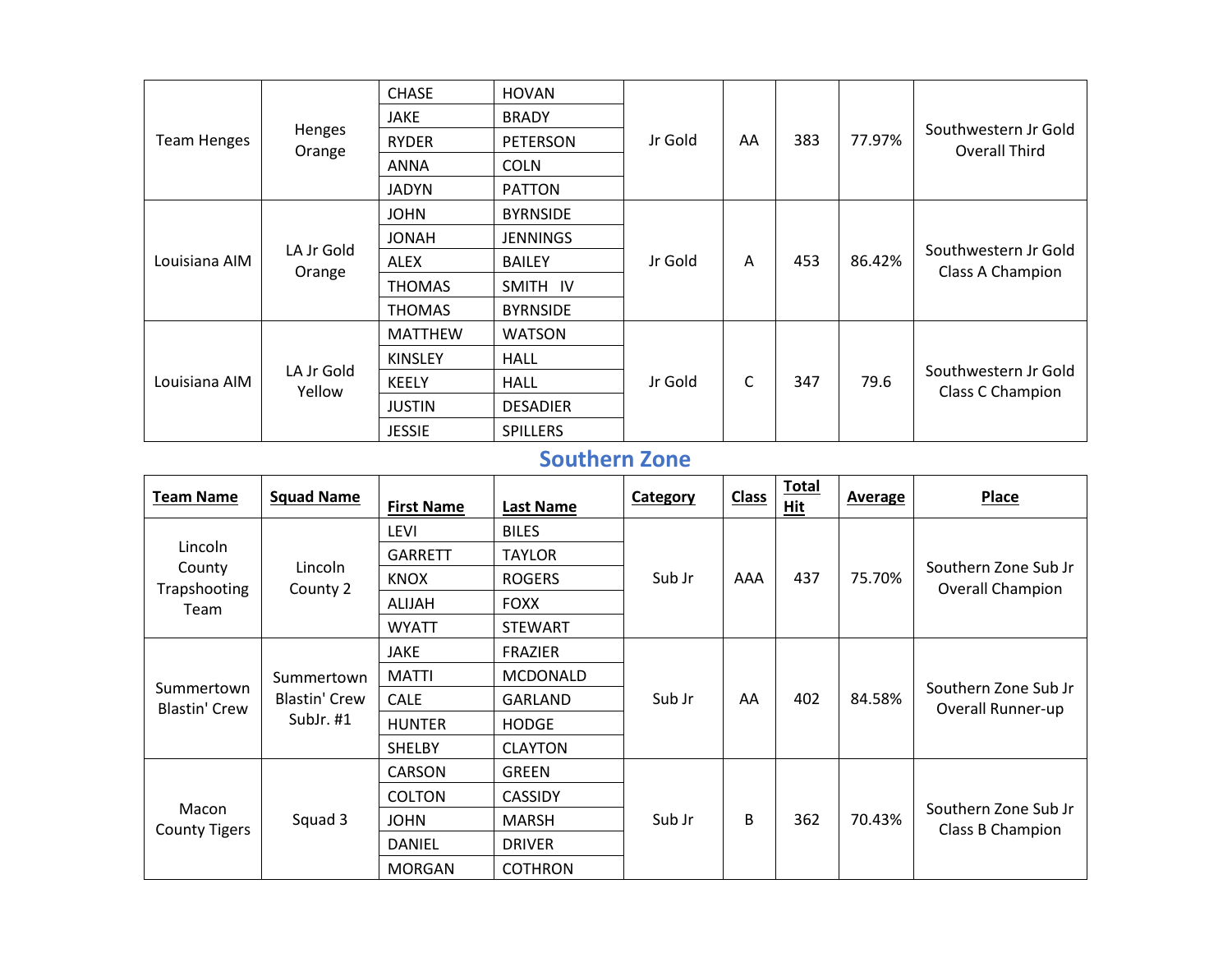|                               |                               | <b>BRAXTON</b> | <b>MOORE</b>       |        |    |     |        |                                              |
|-------------------------------|-------------------------------|----------------|--------------------|--------|----|-----|--------|----------------------------------------------|
|                               |                               | <b>TRISTON</b> | <b>MOORE</b>       |        |    |     |        |                                              |
| Bama Clay<br><b>Busters</b>   | <b>Bama</b><br>Claybusters SJ | <b>TY</b>      | <b>BENNETT</b>     | Sub Jr | C  | 400 | 75.10% | Southern Zone Sub Jr<br><b>Overall Third</b> |
|                               |                               | LUKE           | <b>SPARKS</b>      |        |    |     |        |                                              |
|                               |                               | <b>DALTON</b>  | <b>HILLIS</b>      |        |    |     |        |                                              |
|                               |                               | <b>GAGE</b>    | <b>POWELL</b>      |        |    |     |        |                                              |
|                               |                               | JAKE           | <b>HUCKABEE</b>    |        |    |     |        | Southern Zone Junior                         |
| Arlington<br><b>Trappers</b>  | Arlington<br>Gold             | LUKE           | <b>TERPSTRA</b>    | Junior | AA | 472 | 90.64% | Overall Champion                             |
|                               |                               | <b>DEREK</b>   | <b>HODGES</b>      |        |    |     |        |                                              |
|                               |                               | <b>NOAH</b>    | HUCKABEE           |        |    |     |        |                                              |
|                               |                               | <b>WILLIAM</b> | <b>HARP</b>        |        |    |     |        |                                              |
| Macon<br><b>County Tigers</b> |                               | LEVI           | <b>CASSIDY</b>     |        |    |     |        |                                              |
|                               | Squad 1                       | ZACH           | NEWBERRY           | Junior | AA | 440 | 87.42% | Southern Zone Junior<br><b>Overall Third</b> |
|                               |                               | <b>BYRON</b>   | <b>BARTLEY</b>     |        |    |     |        |                                              |
|                               |                               | <b>JIMMY</b>   | <b>HALLIBURTON</b> |        |    |     |        |                                              |
|                               |                               | <b>ALLIE</b>   | <b>EDDY</b>        |        |    |     |        |                                              |
|                               |                               | <b>PRESTON</b> | LINDLEY            |        |    |     |        |                                              |
| Bama Clay<br><b>Busters</b>   | Bama<br>Claybusters JR        | <b>JASPER</b>  | <b>CORDER</b>      | Junior | A  | 451 | 81.38% | Southern Zone Junior<br>Overall Runner-up    |
|                               |                               | <b>PRESTON</b> | <b>CROWE</b>       |        |    |     |        |                                              |
|                               |                               | <b>JACOB</b>   | <b>CROWE</b>       |        |    |     |        |                                              |
|                               |                               | <b>TODD</b>    | <b>CHANDLER</b>    |        |    |     |        |                                              |
|                               |                               | <b>CALLI</b>   | <b>BOLES</b>       |        |    |     |        | Southern Zone Junior                         |
| Macon<br><b>County Tigers</b> | Squad 2                       | <b>BRIAN</b>   | <b>BILBRO</b>      | Junior | Α  | 434 | 87.69% | Class A Champion                             |
|                               |                               | <b>SCOTT</b>   | <b>GREEN</b>       |        |    |     |        |                                              |
|                               |                               | <b>BRODIE</b>  | COE                |        |    |     |        |                                              |
|                               |                               | <b>JACKSON</b> | <b>ROLLINS</b>     |        |    |     |        |                                              |
| Happy Hollow                  | <b>Happy Hollow</b>           | <b>WILLIAM</b> | <b>BERRYMAN</b>    |        |    |     |        | Southern Zone Junior                         |
| Sharpshooters                 | Sharpshooters                 | <b>JOSHUA</b>  | <b>MURRAY</b>      | Junior | Α  | 404 | 79.50% | Class A Runner-up                            |
|                               | zone team                     | LANDON         | <b>FOX</b>         |        |    |     |        |                                              |
|                               |                               | SHELDON        | <b>CROSSWHITE</b>  |        |    |     |        |                                              |
|                               |                               | <b>HECTOR</b>  | RANGEL             |        |    |     |        |                                              |
| Smokin<br>Pigeons             | Smokin                        | <b>HIDALGO</b> | RANGEL             |        |    |     |        | Southern Zone Junior                         |
|                               | Pigeons                       | ALEXANDER      | <b>FORMHALS</b>    | Junior | A  | 426 | 87.60% | Class A Third                                |
|                               |                               | <b>ASHLYNN</b> | <b>ANTHONY</b>     |        |    |     |        |                                              |
|                               |                               | <b>STETSON</b> | <b>LEE</b>         |        |    |     |        |                                              |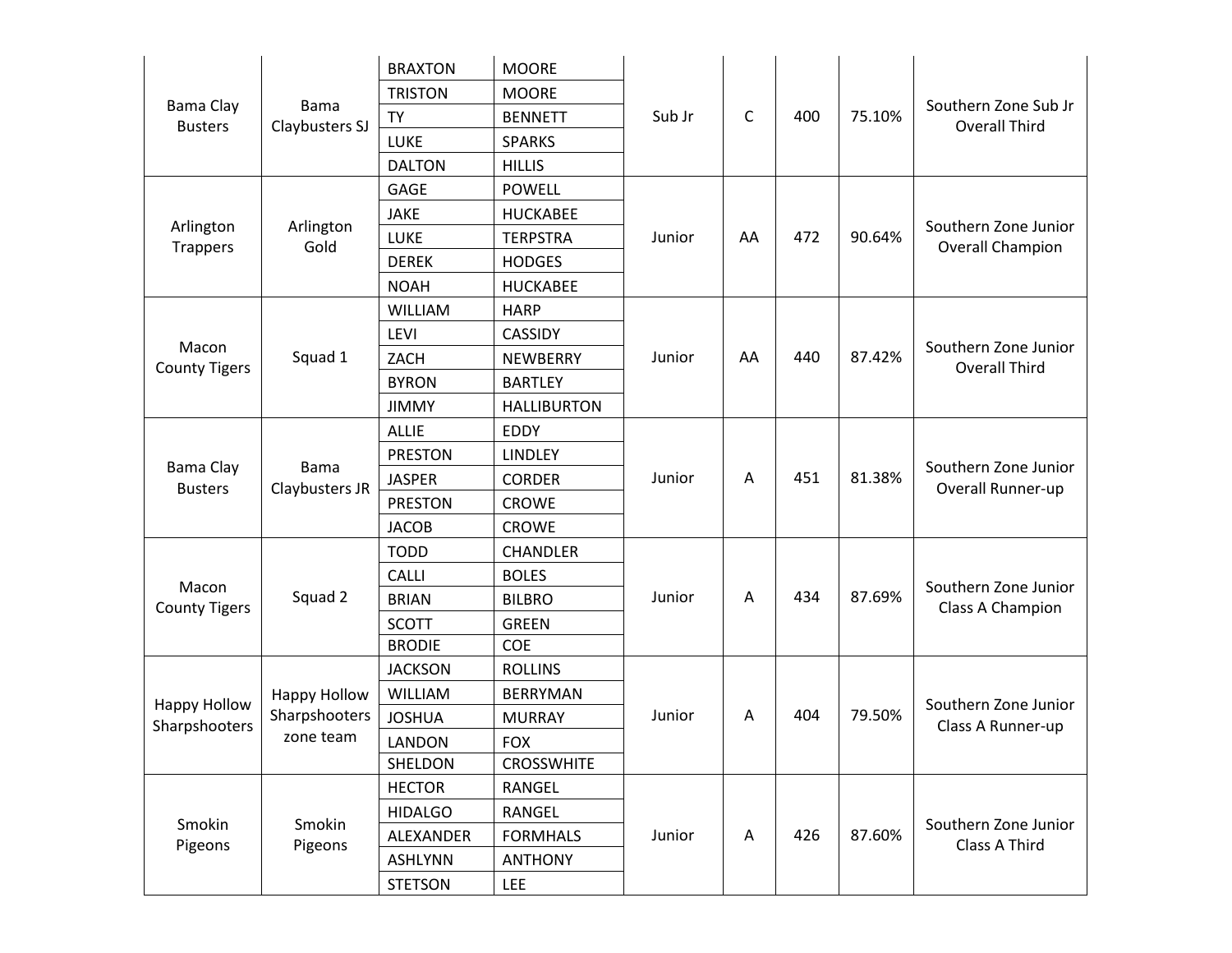|                             |                           | <b>ALAINA</b>     | <b>FERRELL</b>      |          |              |                     |                |                                                                                                                                                                                                        |
|-----------------------------|---------------------------|-------------------|---------------------|----------|--------------|---------------------|----------------|--------------------------------------------------------------------------------------------------------------------------------------------------------------------------------------------------------|
| Lincoln                     |                           | <b>LUKE</b>       | <b>LYON</b>         |          |              |                     |                |                                                                                                                                                                                                        |
| County<br>Trapshooting      | Lincoln<br>County 3       | <b>CODY</b>       | <b>YOUNG</b>        | Junior   | D            | 360                 | 57.70%         |                                                                                                                                                                                                        |
| Team                        |                           | <b>BRADY</b>      | <b>NOBLIN</b>       |          |              |                     |                | Southern Zone Junioir<br>Class D Champion<br><b>Place</b><br>Eastern Zone Sub-Jr<br><b>Overall Champion</b><br>Eastern Zone Sub-Jr<br>Overall Runner-up<br>Eastern Zone Sub-Jr<br><b>Overall Third</b> |
|                             |                           | <b>ELIJAH</b>     | <b>ROGERS</b>       |          |              |                     |                |                                                                                                                                                                                                        |
|                             |                           |                   | <b>Eastern Zone</b> |          |              |                     |                |                                                                                                                                                                                                        |
| <b>Team Name</b>            | <b>Squad Name</b>         | <b>First Name</b> | <b>Last Name</b>    | Category | <b>Class</b> | <b>Total</b><br>Hit | <b>Average</b> |                                                                                                                                                                                                        |
|                             |                           | <b>KAEL</b>       | <b>ALBERS</b>       |          |              |                     |                |                                                                                                                                                                                                        |
| Warren                      | Warren Co.                | <b>TY</b>         | <b>CONNER</b>       |          |              |                     |                |                                                                                                                                                                                                        |
| County                      | The Wad<br><b>OAKLEY</b>  |                   | <b>TERRILL</b>      | Sub Jr   | AAA          | 391                 | 82.33%         |                                                                                                                                                                                                        |
| Claybusters                 | Squad                     | <b>JOSHUA</b>     | PIERSON             |          |              |                     |                |                                                                                                                                                                                                        |
|                             |                           | <b>EVAN</b>       | <b>RIDENOUR</b>     |          |              |                     |                |                                                                                                                                                                                                        |
|                             |                           | LAMECH            | <b>ALBERS</b>       |          |              |                     |                |                                                                                                                                                                                                        |
| Warren                      |                           | <b>IAN</b>        | <b>SHOTTS</b>       |          |              |                     |                |                                                                                                                                                                                                        |
| County                      | Warren Co.<br>Claydusters | <b>BRODY</b>      | <b>BURLINGAME</b>   | Sub Jr   | C            | 370                 | 66.89%         |                                                                                                                                                                                                        |
| Claybusters                 |                           | <b>LOGAN</b>      | AMY                 |          |              |                     |                |                                                                                                                                                                                                        |
|                             |                           | <b>OWEN</b>       | <b>KIGHT</b>        |          |              |                     |                |                                                                                                                                                                                                        |
|                             |                           | <b>ISAIAH</b>     | <b>DODGE</b>        |          |              |                     |                |                                                                                                                                                                                                        |
| Lehigh valley<br>Scholastic |                           | <b>IAN</b>        | ZETTLEMOYER         |          |              |                     |                |                                                                                                                                                                                                        |
| Shooting                    | <b>LVSST Green</b>        | <b>LOGAN</b>      | <b>GODSHALL</b>     | Sub Jr   | D            | 315                 | 66%            |                                                                                                                                                                                                        |
| Team                        |                           | <b>JACOB</b>      | <b>SIEGFRIED</b>    |          |              |                     |                |                                                                                                                                                                                                        |
|                             |                           | <b>PATRICK</b>    | CONWAY              |          |              |                     |                |                                                                                                                                                                                                        |
|                             |                           | <b>MCKENZIE</b>   | <b>MITCHELL</b>     |          |              |                     |                |                                                                                                                                                                                                        |
| Warren                      | Warren Co                 | <b>TATE</b>       | <b>TASKER</b>       |          |              |                     |                | Eastern Zone Junior                                                                                                                                                                                    |
| County                      | <b>Dust Bunnies</b>       | <b>CHRISTOFER</b> | <b>MAKER</b>        | Junior   | AAA          | 473                 | 92.32%         | <b>Overall Champion</b>                                                                                                                                                                                |
| Claybusters                 |                           | <b>MASON</b>      | <b>THOMAS</b>       |          |              |                     |                |                                                                                                                                                                                                        |
|                             |                           | <b>JOEY</b>       | <b>DONATO</b>       |          |              |                     |                |                                                                                                                                                                                                        |
|                             |                           | <b>JOSEPH</b>     | <b>BRECK IV</b>     |          |              |                     |                |                                                                                                                                                                                                        |
| Williams                    |                           | <b>LUKE</b>       | <b>DUDASH</b>       |          |              |                     |                |                                                                                                                                                                                                        |
| <b>Valley Trap</b>          | SQUAD 3                   | <b>NICHOLAS</b>   | WERTZ               | Junior   | AAA          | 469                 | 88.40%         | Eastern Zone Junior                                                                                                                                                                                    |
| Team                        |                           | <b>JACK</b>       | <b>REBUCK</b>       |          |              |                     |                | Overall Runner-up                                                                                                                                                                                      |
|                             |                           | <b>DAKOTA</b>     | WALLS               |          |              |                     |                |                                                                                                                                                                                                        |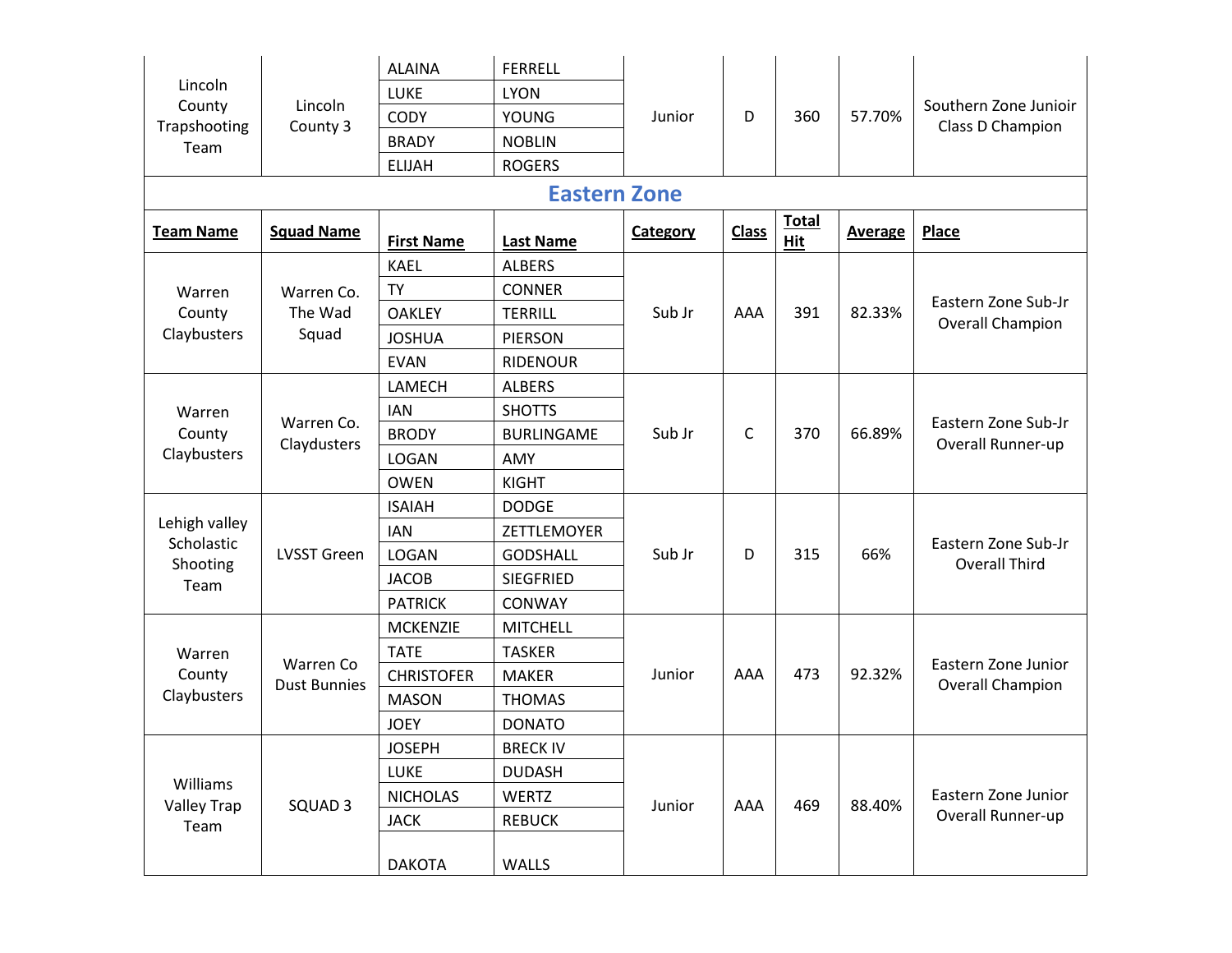|                                        |                     | <b>GRACIE</b>   | HEINTZELMAN      |        |             |     |        |                                                                                                                                                                                                                                                                        |
|----------------------------------------|---------------------|-----------------|------------------|--------|-------------|-----|--------|------------------------------------------------------------------------------------------------------------------------------------------------------------------------------------------------------------------------------------------------------------------------|
| Lehigh valley                          |                     | <b>KALEB</b>    | MAY              |        |             |     |        |                                                                                                                                                                                                                                                                        |
| Scholastic<br>Shooting                 | <b>LVSST Blue</b>   | <b>SYDNEY</b>   | <b>KLINE</b>     | Junior | AAA         | 387 | 82.97% | Eastern Zone Junior<br>Class AAA Champion<br>Eastern Zone Junior<br><b>Overall Third</b><br>Eastern Zone Junior<br>Class AA Champion<br>Eastern Zone Junior<br>Class A Champion<br>Eastern Zone Junior<br>Class B Champion<br>Eastern Zone Junior<br>Class B Runner-up |
| Team                                   |                     | <b>PARKER</b>   | <b>KLINE</b>     |        |             |     |        |                                                                                                                                                                                                                                                                        |
|                                        |                     | <b>TOMMY</b>    | <b>HENSEL</b>    |        |             |     |        |                                                                                                                                                                                                                                                                        |
|                                        |                     | <b>DERRICK</b>  | <b>STINE</b>     |        |             |     |        |                                                                                                                                                                                                                                                                        |
| Warren                                 |                     | <b>EZEIKEL</b>  | <b>HARKINS</b>   |        |             |     |        |                                                                                                                                                                                                                                                                        |
| County                                 | Warren Co 1         | <b>TRENTON</b>  | LILLEY           | Junior | AA          | 455 | 90.07% |                                                                                                                                                                                                                                                                        |
| Claybusters                            |                     | <b>DERRICK</b>  | <b>ALBERS</b>    |        |             |     |        |                                                                                                                                                                                                                                                                        |
|                                        |                     | <b>RYAN</b>     | <b>RIDENOUR</b>  |        |             |     |        |                                                                                                                                                                                                                                                                        |
|                                        |                     | <b>BLAKE</b>    | <b>MITCHELL</b>  |        |             |     |        |                                                                                                                                                                                                                                                                        |
| Warren<br>County<br>Claybusters        | Warren Co.          | <b>NATHAN</b>   | <b>SHIREY</b>    |        |             |     |        |                                                                                                                                                                                                                                                                        |
|                                        | Primer<br>Punchers  | <b>JACOB</b>    | SWARTSFAGER      | Junior | AA          | 442 | 85.70% |                                                                                                                                                                                                                                                                        |
|                                        |                     | <b>COLE</b>     | <b>NICKERSON</b> |        |             |     |        |                                                                                                                                                                                                                                                                        |
|                                        |                     | <b>CALEB</b>    | <b>ACE</b>       |        |             |     |        |                                                                                                                                                                                                                                                                        |
|                                        |                     | <b>NICHOLAS</b> | <b>PRUDENTE</b>  |        |             |     |        |                                                                                                                                                                                                                                                                        |
| Lehigh valley<br>Scholastic            |                     | <b>OWEN</b>     | <b>DANIELS</b>   |        |             |     |        |                                                                                                                                                                                                                                                                        |
| Shooting                               | <b>LVSST White</b>  | <b>NOAH</b>     | <b>CHRIST</b>    | Junior | A           | 435 | 83.68% |                                                                                                                                                                                                                                                                        |
| Team                                   |                     | <b>JOSHUA</b>   | <b>CHRIST JR</b> |        |             |     |        |                                                                                                                                                                                                                                                                        |
|                                        |                     | <b>ERIK</b>     | <b>KLINE</b>     |        |             |     |        |                                                                                                                                                                                                                                                                        |
|                                        |                     | <b>BRADLEY</b>  | SNYDER           |        |             |     |        |                                                                                                                                                                                                                                                                        |
| Warren                                 |                     | <b>JOSHUA</b>   | SWAN             |        |             |     |        |                                                                                                                                                                                                                                                                        |
| County                                 | Smoked It           | <b>CONNER</b>   | <b>YOUNGER</b>   | Junior | B           | 410 | 80.95% |                                                                                                                                                                                                                                                                        |
| Claybusters                            |                     | <b>JAMES</b>    | <b>CARPENTER</b> |        |             |     |        |                                                                                                                                                                                                                                                                        |
|                                        |                     | <b>CARTER</b>   | <b>LINDEN</b>    |        |             |     |        |                                                                                                                                                                                                                                                                        |
|                                        |                     | <b>MORGAN</b>   | <b>FARMER</b>    |        |             |     |        |                                                                                                                                                                                                                                                                        |
| Frederick                              | <b>Memorial Day</b> | <b>DALTON</b>   | CAUDILL          |        |             |     |        |                                                                                                                                                                                                                                                                        |
| Stars &                                | Squad               | <b>GARRETT</b>  | <b>YATES</b>     | Junior | B           | 406 | 80.94% |                                                                                                                                                                                                                                                                        |
| <b>Stripes</b>                         |                     | <b>BRITTEN</b>  | <b>PRATT</b>     |        |             |     |        |                                                                                                                                                                                                                                                                        |
|                                        |                     | <b>TYLER</b>    | <b>STAUB</b>     |        |             |     |        |                                                                                                                                                                                                                                                                        |
|                                        |                     | <b>CALEB</b>    | <b>GONDER</b>    |        |             |     |        |                                                                                                                                                                                                                                                                        |
| Williams<br><b>Valley Trap</b><br>Team |                     | SHOCH           | <b>BOPP</b>      |        |             |     |        | Eastern Zone Junior                                                                                                                                                                                                                                                    |
|                                        | squad4              | <b>ETHAN</b>    | <b>RAHO</b>      | Junior | $\mathsf C$ | 421 | 69.57% | Class C Champion                                                                                                                                                                                                                                                       |
|                                        |                     | <b>WYATT</b>    | CORMAN           |        |             |     |        |                                                                                                                                                                                                                                                                        |
|                                        |                     | <b>JONATHAN</b> | <b>DUGETT</b>    |        |             |     |        |                                                                                                                                                                                                                                                                        |